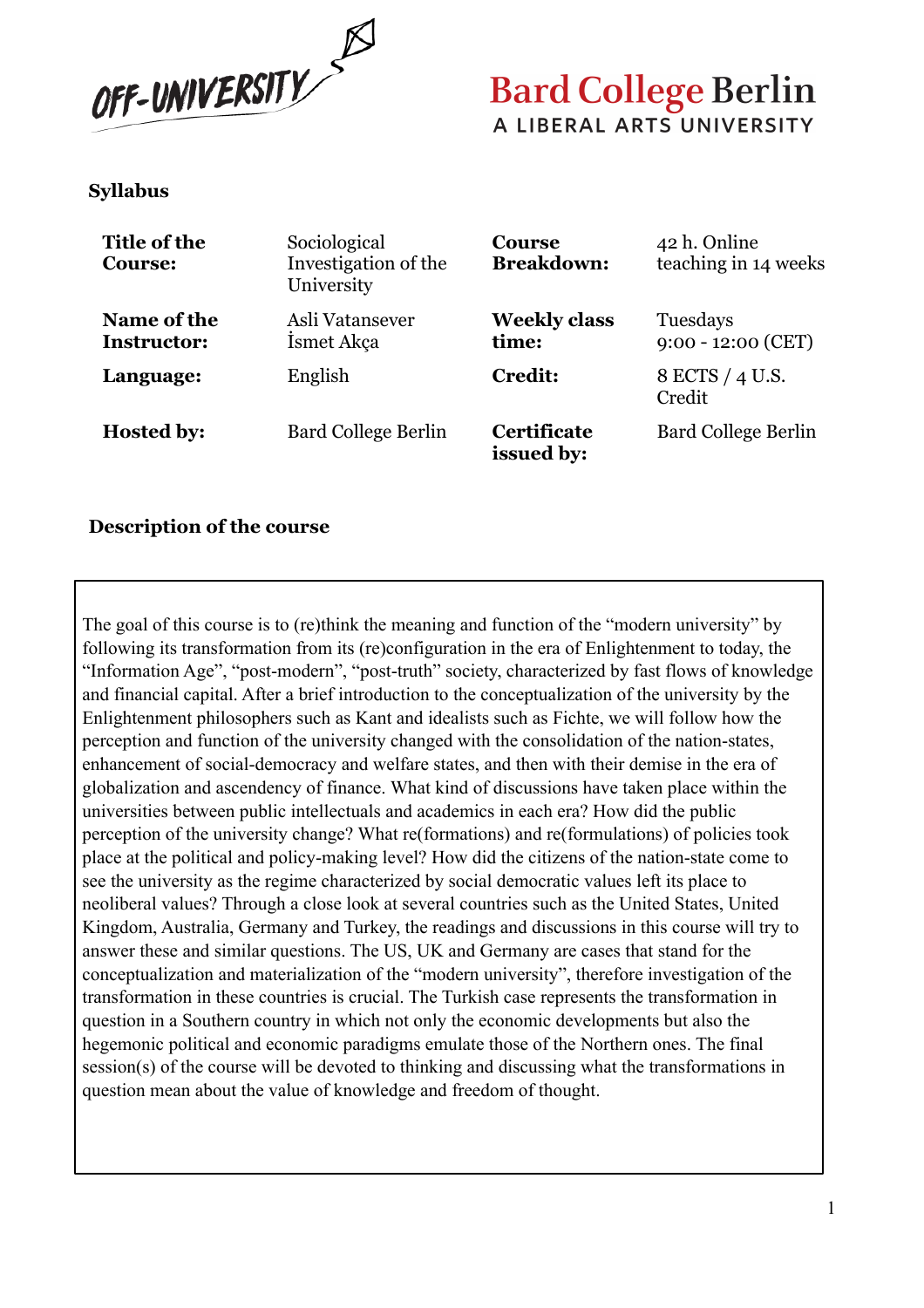

#### **Learning Aims**

#### **To provide a general understanding about:**

- The relationship between the transformation of the modern university since its inception in the first half of the 19th century and the broader context of the changing capitalist nation-state system.
- The changing functions and perceptions of the university in the capitalist society since the early 19th century
- The problems and the losses that we academics and students encounter as a consequence of the transformations in question
- The new management and discipline technologies employed in current universities

#### **Upon the successful completion of the course students will be able to:**

- Have informed discussions on the complex and dialectical relationship between the political economy of different capitalist accumulation strategies and the perception and role of the modern university in society in different historical periods.
- Question the role and function of the university in their individual lives and relate these with the general political and economic context we live in.
- Tell a short history of the foundation and transformation of the modern university and of the perception of the knowledge produced within the university in the broader political economic context
- Critically evaluate the new business management strategies employed in the universities, which have taken the place of traditional logic of administration and discuss its advantages and disadvantages with regard to accountability as well as knowledge production and intellectual development.

#### **Course requirements**

Course components include:

- Lectures (attendance and participation expected)
- Readings
- Student presentations
- Midterm examination
- Final paper

The final grade for the course will be based on the following:

- Attendance and participation (%30)
- Student presentations (%20)
- Midterm examination (%25)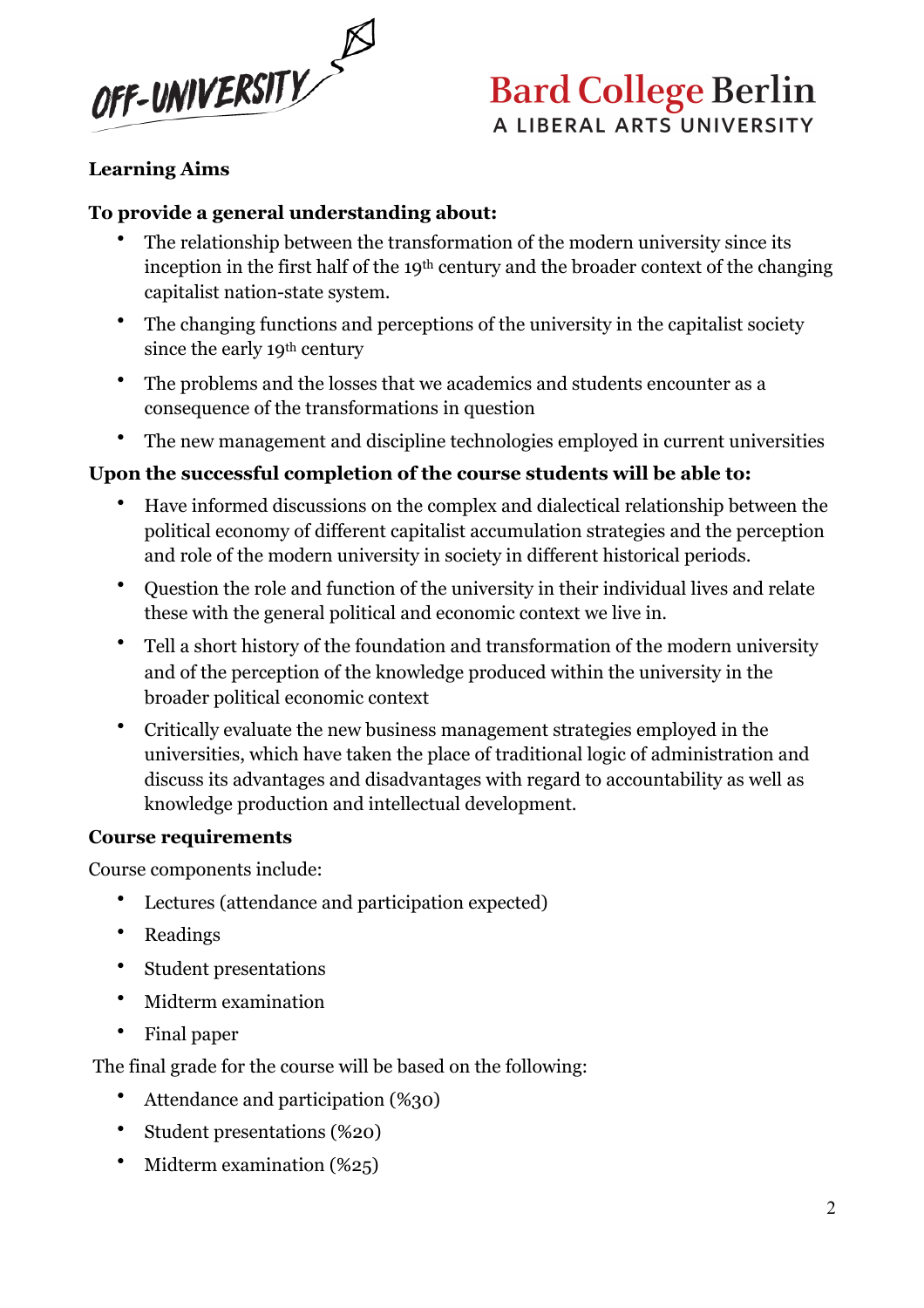

The final paper will be a 1500 -2000 word essay, reflecting critically on the university as institution in historical continuity. The analysis must have a thematic focus, inspired by the topics discussed in class (be it related to the history of the university or the current state of academia), and be informed by at least two readings we have covered throughout the semester.

The midterm exam will consist of several essay-type questions. Students need to refer to the related readings assigned for the class when answering the questions.

#### **Readings**

On a weekly basis, you will be expected to devote 2-3 hours to complete the readings. Most of the texts you will be required to read are included in the syllabus. However, due to the highly topical nature of this course the instructors may spontaneously send around up-todate articles, essays, and videos to enrich in-class discussions. Students are encouraged to do the same.

#### **Policy on Late Submission of Papers**

Essays that are up to 24 hours late can be downgraded up to one full grade (from B+ to C+, for example). Instructors are not obliged to accept essays that are more than 24 hours late. Where an instructor agrees to accept a late essay, it must be submitted within four weeks of the deadline. Thereafter, the student will receive a failing grade for the assignment. Grades and comments will be returned to students in a timely fashion. Students are also entitled to make an appointment to discuss essay assignments and feedback during instructors' office hours. Students receive mid- and end-of-semester grades for their seminar work. Students are entitled to make an appointment with an instructor to discuss seminar participation, or may be asked to meet with the instructor at any stage in the semester regarding class progress.

| Class 1, WEEK OF JAN 31-FEB 4    | Introduction, no reading                               |
|----------------------------------|--------------------------------------------------------|
| Class 2, WEEK OF FEB 7-11        | Start thinking about the topic of your<br>presentation |
| Class 3, Week of Feb $14-18$     |                                                        |
| Class 4, WEEK OF FEB 21-25       |                                                        |
| Class 5, WEEK OF FEB $28$ -MAR 4 | Student presentations (each 10-15 min.)                |
| <b>WEEK OF MAR 7-11</b>          | No class this week, March 8th                          |
| Class 6, WEEK OF MAR 14-18       |                                                        |

#### **Outline of the Course Schedule**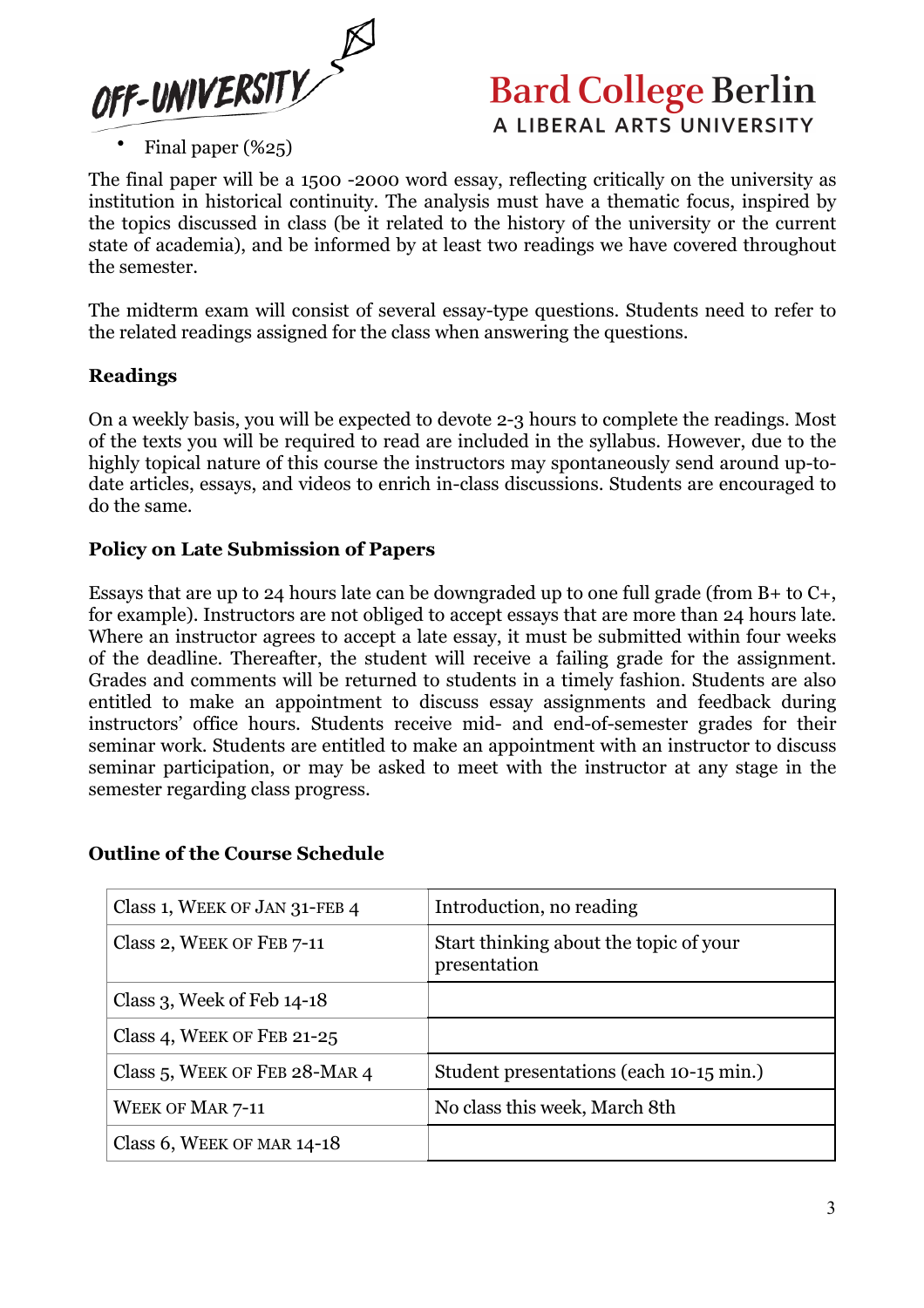

| Class 7, WEEK OF MAR 21-25     | Midterm Exam – March 22                               |
|--------------------------------|-------------------------------------------------------|
| Class 8, WEEK OF MAR 28-APR 1  | Start thinking about the topic of your final<br>paper |
| Class 9, WEEK OF APR 4-8       |                                                       |
| WEEK OF APR 11-18              | SPRING BREAK, no class                                |
| CLASS 10, WEEK OF APR 18-22    |                                                       |
| Class 11, WEEK OF APR $25-29$  |                                                       |
| Class 12, WEEK OF MAY 2-6      |                                                       |
| Class 13, WEEK OF MAY 9-13     |                                                       |
| Class 14, WEEK OF MAY $16$ -20 |                                                       |
| MAY 27, 2021                   | Final Paper due on the Midnight of May 27             |

#### **Reading List**

**Class 1:** Introduction: aims, course content, requirements, goals. Overview on main themes and concepts. No readings are required for the first week.

**Class 2:** University in the "early modern era" and the age of Enlightenment.

• Transformation of the university from its theological underpinnings to "scientific" and "research-based" orientation.

Reading materials:

- $\triangleright$  William Clark, Chapter 1 (until page 14 "Academic Charisma", then from page 21 "the empirical base" onwards until page 29 "structure of the book")
- $\geq$  Stefan Collini, Introduction until page 18 + Chapter 1
- $\geq$  Bill Readings, Introduction + Chapter 4

**Class 3:** Transformation of the university during the "modern era".

- The effects of Romanticism on the university.
- The emergence of the German "research university" and the Oxbridge traditions.

Reading materials:

- $\geq 1$ . Bill Readings, Chapter 5
- $\geq 2$ . William Clark, Epilogue (p. 435ff.)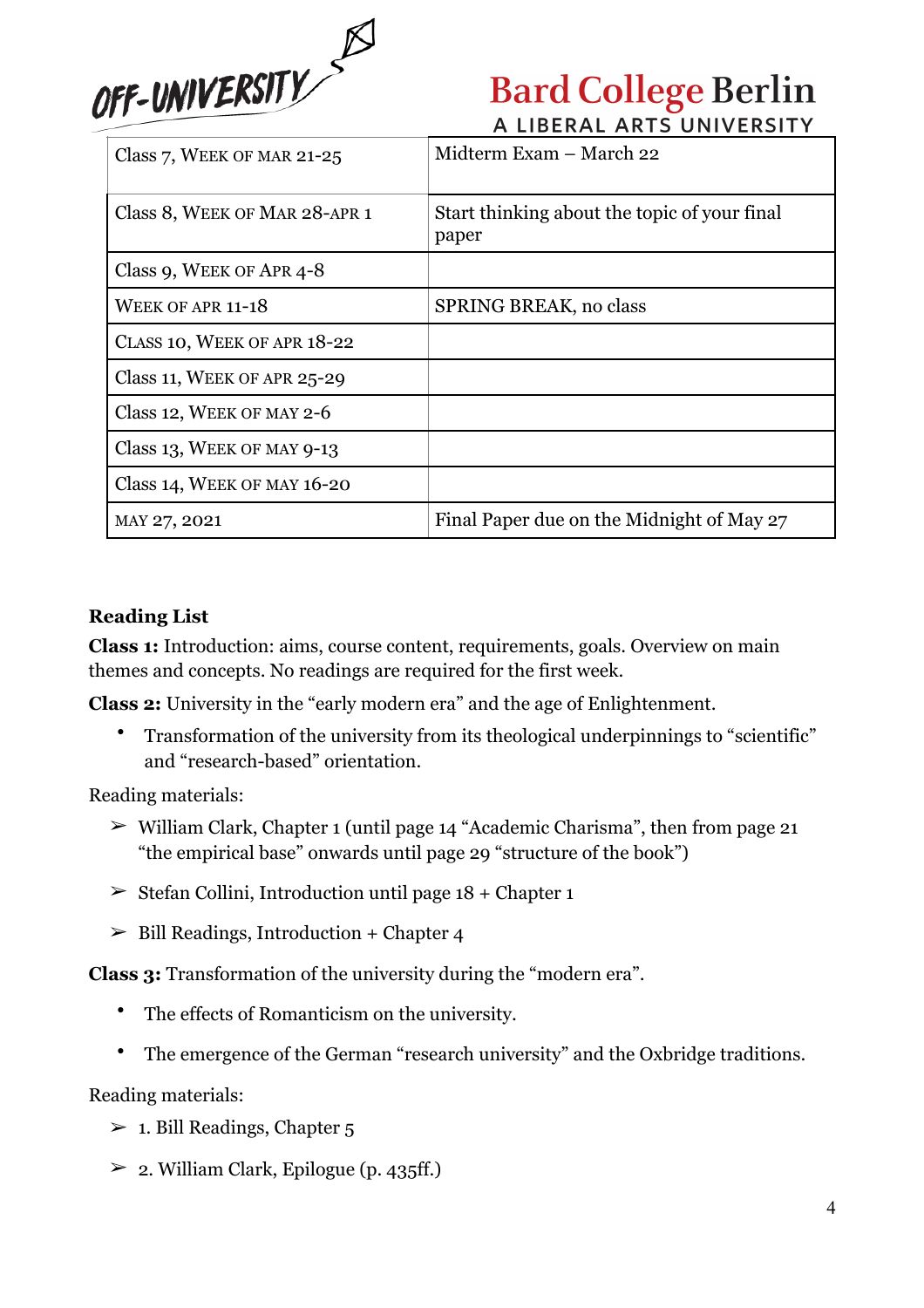

# **Bard College Berlin**

A LIBERAL ARTS UNIVERSITY

**Class 4:** The political and economic context of the university under the impact of the consolidated nation-state system and the rise of Keynesian social democracy.

• Background on "embedded liberalism" and Keynesian social democracy

Reading materials:

- $> 1$ . Held & McGrew, pp. 8 -19, (from "Political power and civil society" until "Towards") a global economy")
- $\geq$  2. Thomas Oatley. 2012. International Political Economy. Routledge. pp. 15-20 (the period until the Bretton Woods)
- $> 3.$  John Ravenhill. The Global Political Economy. Oxford University Press. pp. 10-18 (From "The world economy pre-1914" until the end of "the world economy post-1945")

**Class 5:** Student presentations (each 10-15 minutes)

**March 8 -** National Holiday - since our class is on Tuesdays, we'll have no class this week

**Class 6:** The university during the Cold War era

- The rise of the public university
- The consolidation of university's role as a democratizing institution

Reading materials:

- $\geq 1$ . Tian Lee, Chapter 2
- $\geq 2$ . Mary Evans, Chapter 1 (Through the looking glass) (Recommended)

### **Class 7: Midterm exam**

**Class 8:** Globalization and the neoliberal restructuring of the university

Reading materials:

- $\geq 1$ . Harvey, chapter 1
- $\geq 2$ . Slaughter and Leslie, chapter 1 (pp. 11-24) and chapter 2.
- $> 3$ . (Recommended): Slaughter and Leslie, chapter 3

**Class 9:** Commodification of academic labor

Reading materials:

- $\geq 1$ . Slaughter and Leslie, chapter 6
- $\geq 2$ . Jessop 2018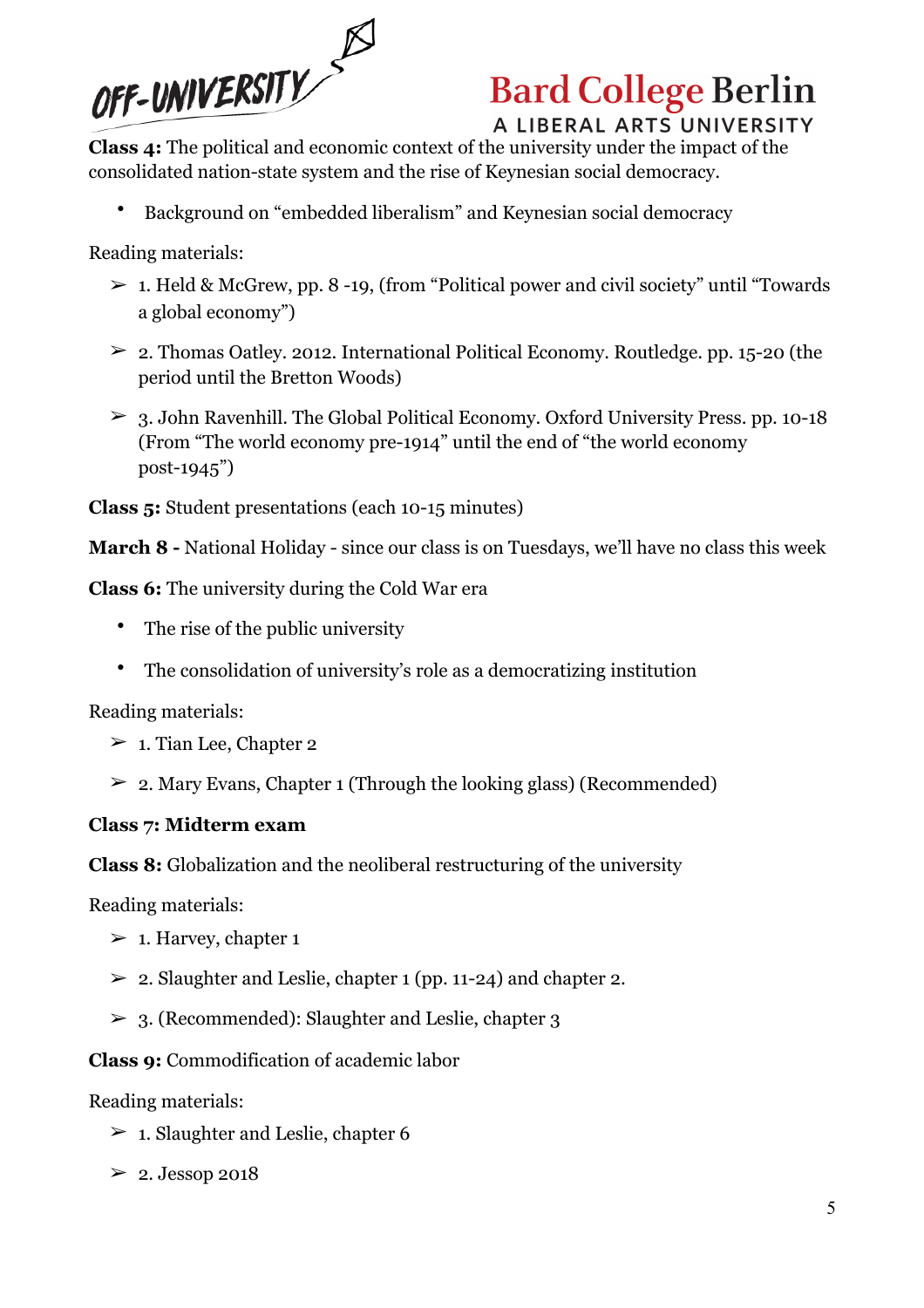

- ➢ 3. Smith, Sausage Factory
- $> 4$ . Vatansever 2020, Chapter 1 (part 1.1.) (recommended)

#### **Apr 11 - 18: SPRING BREAK**

**Class 10:** Academic freedom between authoritarianism in the Periphery and precarization in the Core

Reading materials:

- $\geq 1$ . Aronowitz, chapter 1, Knowledge Factories
- $\geq 2$ . Wallach Scott "Academic Freedom: The Tension Between the University and the State", pp. 11-26
- $\geq$  3. Özatalay 2021
- $\geq$  4. Vatansever 2020 (part 1.2.)

#### **Class 11:** Labor Struggles in the 21st-Century Academia

Reading materials:

- $> 1$ . Telli-Aydemir 2020
- $\geq$  2. Flood, Martin, Dreher 2013

**Class 12:** Political Struggles at Campuses

- Cases of contemporary struggles from the core: US, UK, Germany?
- Cases of contemporary struggle from the non-core: Turkey, India, Russia

Reading materials:

 $>$  TBA

**Class 13:** Making a Living in Academia - GUEST LECTURE \*Readings can be suggested by the guest lecturer.

**Class 14:** The Future of the University / The University of the Future Reading materials:

- $> 1.$  Stanley Aronowitz, "Dismantling the Corporate University"
- ➢ 2. Toward a Global Autonomous University, Introduction: "All Power to Self-Education", pp. 0-15 and "Global Autonomous University", Vidya Ashram, pp. 165-171)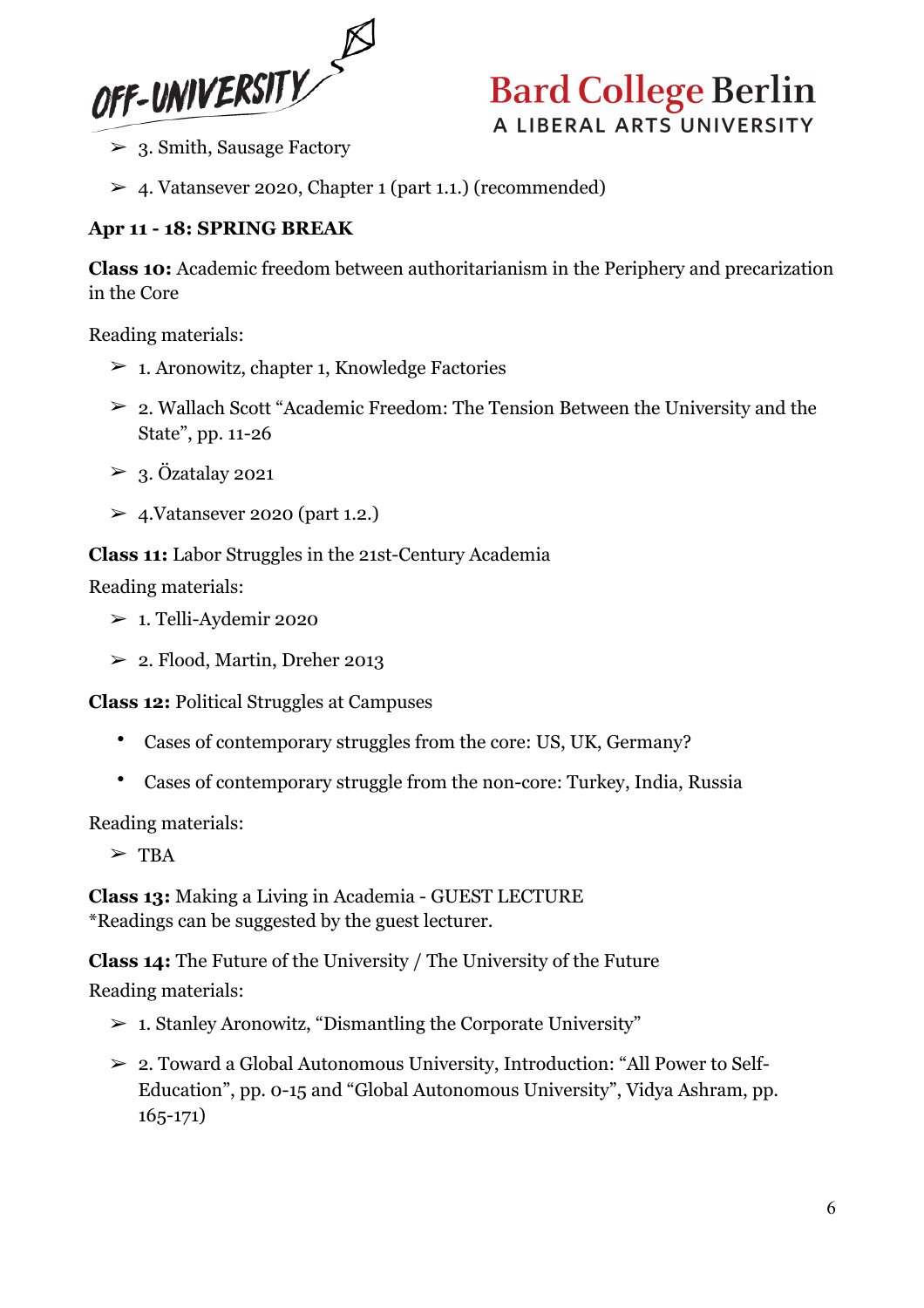

**Bibliography**

Aronowitz SA (2000) The Knowledge Factory. Dismantling the Corporate University and Creating True Higher Learning, Beacon Press.

Bousquet M, Nelson C (2008) How the University Works - Higher Education and the Low-Wage Nation. NYU Press.

Clark W (2006) Academic Charisma and the Origins of the Research University. Chicago University Press.

Collini, S (2017) Speaking of Universities. Verso

Evans M (2004) Killing Thinking: Death of the University. Continuum

Flood M, Martin B, Dreher t (2013) "Combining academia and activism. Common obstacles and useful tools". Australian Universities Review vol. 55, no. 1.

Harvey D (2005) A Brief History of Neoliberalism. Oxford University Press

Held D, McGrew A et.al. (2000) Global Transformations - Politics, Economics, and Culture. Cambridge: Polity Press.

Ignatieff M, Roch S (2018) The Global Challenge. Central European University Press.

Oatley T (2012) International Political Economy. Routledge

Özatalay C (2020) "Purge, Exile, and Resistance: Rethinking the Conflict of the Faculties through the Case of Academics for Peace in Turkey". European Journal of Turkish Studies [Online], 30 | 2020, Online since 15 December 2020, connection on 22 May 2021. URL: http:// journals.openedition.org/ejts/6746 ; DOI: https://doi.org/10.4000/ejts.6746

Ravenhill J (2005) The Global Political Economy. Oxford University Press.

Readings B (1997) The University in Ruins. Harvard University Press

Slaughter S, Leslie L (1997) Academic Capitalism: Politics, Policies, and the Entrepreneurial University. Johns Hopkins University Press.

Smith N (2000) "Afterword: Who Rules this Sausage Factory?". Antipode 32(3), pp. 330-339.

Telli-Aydemir A (2020) "Dissent in Higher Education. an International Overview at Pandemic Times and Beyond". Forum Wissenschaft 3/20, pp. 53-56.

The Edu-Factory Collective (2009) Toward a Global Autonomous University: Cognitive Labor, the Production of Knowledge, and Exodus from the Education Factory. Autonomedia.

Tian Lee S (2018) Rethinking the University: Structure, Critique, Vocation. Oxford: Counterpress.